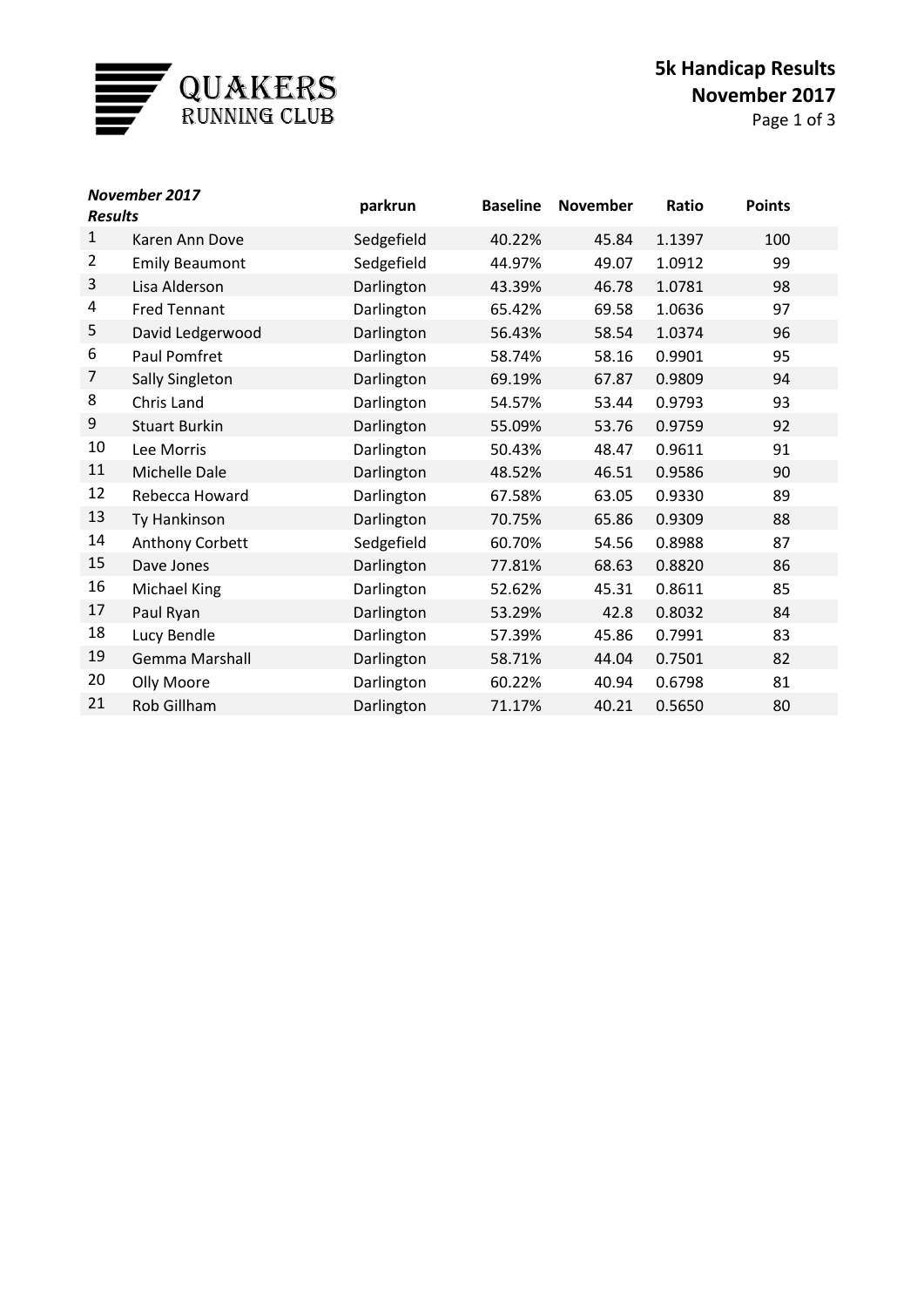

## **5k Handicap Results November 2017**

Page 2 of 3

| November 2017<br><b>Cumulative Scores</b> |                                       | Jan         | Feb              | Mar               | Apr          | May              | Jun              | Jul              | Aug              | Sep              | Oct              | Nov                         | <b>Total</b> |
|-------------------------------------------|---------------------------------------|-------------|------------------|-------------------|--------------|------------------|------------------|------------------|------------------|------------------|------------------|-----------------------------|--------------|
|                                           |                                       | $\pmb{0}$   | 99               |                   |              | 98               | 97               |                  | 97               | 99               | 99               | 98                          | 881          |
| $\mathbf{1}$<br>$\overline{2}$            | Lisa Alderson                         | 100         | $\mathbf 0$      | na                | 98           | 100              | 100              | 96<br>100        | $\mathbf 0$      | $\mathbf 0$      | 100              |                             | 800          |
| 3                                         | Karen Ann Dove<br><b>Fred Tennant</b> | 92          | 96               | 100<br>$\pmb{0}$  | 100<br>96    | 79               | $\pmb{0}$        | 99               | 100              | 100              | $\pmb{0}$        | 100<br>97                   | 759          |
|                                           | Ty Hankinson                          |             |                  |                   |              | 85               | 0                |                  | 88               |                  |                  |                             |              |
| 4                                         |                                       | 85          | 79               | 80<br>$\mathbf 0$ | 82           |                  |                  | 80               | 98               | 90               | $\bf{0}$         | 88<br>$\mathbf{0}$          | 757          |
| 5                                         | Andy Whittam                          | 93          | 89               |                   | 93           | 92               | 98               | $\pmb{0}$        |                  | 96               | 97               |                             | 756          |
| 6                                         | <b>Stuart Burkin</b>                  | 0           | 95               | 98                | 99           | 99               | $\mathbf 0$      | 0                | 84               | 88               | 98               | 92                          | 753          |
| $\overline{7}$                            | Dave Todd                             | $\mathbf 0$ | 87               | 92<br>86          | 91           | 87               | 96<br>94         | $\pmb{0}$        | 92<br>95         | 94               | 94               | $\mathbf{0}$<br>$\mathbf 0$ | 733<br>705   |
| 8                                         | Richie Payne                          | 62          | 0                |                   | 88           | $\bf{0}$         |                  | 90               |                  | 97               | 93               |                             |              |
| 9                                         | Michael King                          | 66          | 73               | 89                | 78           | 63               | $\mathbf 0$      | $\pmb{0}$        | 82               | 80               | 81               | 85                          | 697          |
| 10                                        | Peter Rowley                          | 0           | 81               | 78                | 84           | 67               | $\mathbf 0$      | 83               | 89               | 91               | 89               | $\mathbf 0$                 | 662          |
| 11                                        | <b>Ed Griffiths</b>                   | 81          | 78               | 81                | 80           | 75               | $\mathbf 0$      | 86               | 90               | 81               | $\pmb{0}$        | $\mathbf 0$                 | 652          |
| 12                                        | <b>Grainne Duffy</b>                  | 77          | 86               | 85                | 74           | 72               | 81               | 0                | 86               | 89               | $\bf{0}$         | 0                           | 650          |
| 13                                        | Dave Jones                            | $\mathbf 0$ | 76               | 66                | $\mathbf 0$  | 76               | 77               | 87               | 93               | 77               | $\pmb{0}$        | 86                          | 638          |
| 14                                        | Lisa Jenkins                          | 95          | $\mathbf 0$      | 91                | $\mathbf 0$  | 96               | 95               | 93               | $\mathbf 0$      | $\mathbf 0$      | 97               | $\mathbf 0$                 | 567          |
| 15                                        | <b>Emily Beaumont</b>                 | 97          | 100              | 97                | $\mathbf 0$  | $\pmb{0}$        | 82               | 91               | $\mathbf 0$      | $\pmb{0}$        | $\pmb{0}$        | 99                          | 566          |
| 16                                        | Gary Read                             | 60          | $\boldsymbol{0}$ | 69                | 61           | 61               | $\mathbf 0$      | 79               | 79               | 75               | 80               | $\mathbf 0$                 | 564          |
| 17                                        | Danny Gordon                          | 76          | 82               | 76                | 77           | $\pmb{0}$        | 86               | 82               | $\mathbf 0$      | 84               | $\pmb{0}$        | $\mathbf 0$                 | 563          |
| 18                                        | David Ledgerwood                      | 84          | $\mathbf 0$      | 90                | $\mathbf 0$  | 95               | 99               | 0                | $\mathbf 0$      | 0                | 95               | 96                          | 559          |
| 19                                        | Rebecca Howard                        | $\mathbf 0$ | $\pmb{0}$        | 84                | 97           | $\mathbf 0$      | $\boldsymbol{0}$ | 95               | 91               | $\mathbf 0$      | 84               | 89                          | 540          |
| 20                                        | Rob Gillham                           | $\pmb{0}$   | 67               | 75                | 71           | 68               | 80               | 78               | $\mathbf 0$      | 0                | $\bf{0}$         | 80                          | 519          |
| 21                                        | Lee Morris                            | 87          | $\pmb{0}$        | 73                | 72           | 78               | $\mathbf 0$      | 94               | $\mathbf 0$      | $\mathbf 0$      | $\pmb{0}$        | 91                          | 495          |
| 22                                        | Paul Ryan                             | 67          | 66               | 0                 | 63           | 59               | $\mathbf 0$      | 77               | $\mathbf 0$      | 78               | $\bf{0}$         | 84                          | 494          |
| 23                                        | Sue New                               | $\pmb{0}$   | $\pmb{0}$        | 62                | 69           | 70               | 83               | $\pmb{0}$        | 81               | 85               | $\pmb{0}$        | $\pmb{0}$                   | 450          |
| 24                                        | Dave McLachlan                        | 91          | 83               | $\pmb{0}$         | 85           | 88               | $\boldsymbol{0}$ | 88               | $\mathbf 0$      | 0                | $\bf{0}$         | 0                           | 435          |
| 25                                        | Diane Lockhart                        | 94          | $\pmb{0}$        | 75                | $\mathbf{0}$ | 81               | $\mathbf 0$      | 92               | $\mathbf 0$      | 87               | $\pmb{0}$        | $\mathbf 0$                 | 429          |
| 26                                        | Iain Clyde                            | 68          | $\mathbf 0$      | 0                 | 83           | 84               | 89               | 0                | $\mathbf 0$      | 0                | 85               | $\mathbf 0$                 | 409          |
| 27                                        | Lucy Bendle                           | $\mathbf 0$ | $\pmb{0}$        | $\pmb{0}$         | $\mathbf 0$  | 74               | 88               | $\pmb{0}$        | 83               | $\pmb{0}$        | 79               | 83                          | 407          |
| 28                                        | Chris Land                            | $\pmb{0}$   | $\mathbf 0$      | 0                 | $\mathbf 0$  | 64               | 79               | 85               | $\mathbf 0$      | 86               | $\boldsymbol{0}$ | 93                          | 407          |
| 29                                        | Olly Moore                            | 79          | 84               | 70                | 73           | $\boldsymbol{0}$ | $\boldsymbol{0}$ | $\pmb{0}$        | $\boldsymbol{0}$ | $\boldsymbol{0}$ | $\boldsymbol{0}$ | 81                          | 387          |
| 30                                        | Gemma Hammond                         | 72          | 74               | 80                | 70           | 80               | 0                | $\pmb{0}$        | 0                | 0                | $\pmb{0}$        | 0                           | 376          |
| 31                                        | Michelle Dale                         | 99          | $\mathbf 0$      | 99                | $\pmb{0}$    | $\pmb{0}$        | $\boldsymbol{0}$ | 84               | $\boldsymbol{0}$ | $\pmb{0}$        | $\pmb{0}$        | 90                          | 372          |
| 32                                        | Jeff Marriot                          | 0           | 0                | 61                | 68           | $71\,$           | 87               | $\pmb{0}$        | $\pmb{0}$        | 76               | $\pmb{0}$        | 0                           | 363          |
| 33                                        | Darren Alderson                       | $\pmb{0}$   | 98               | 95                | 79           | 82               | $\pmb{0}$        | $\pmb{0}$        | $\pmb{0}$        | $\pmb{0}$        | $\boldsymbol{0}$ | $\boldsymbol{0}$            | 354          |
| 34                                        | Kyle Cook                             | 64          | 97               | $\pmb{0}$         | $\pmb{0}$    | $\pmb{0}$        | $\pmb{0}$        | 0                | 99               | $\pmb{0}$        | 92               | 0                           | 352          |
| 35                                        | Jamie Pratt                           | 86          | 0                | 94                | 75           | $\boldsymbol{0}$ | $\pmb{0}$        | 97               | $\boldsymbol{0}$ | $\pmb{0}$        | $\boldsymbol{0}$ | $\boldsymbol{0}$            | 352          |
| 36                                        | Phil Rutter                           | 90          | 92               | 87                | 0            | 77               | $\pmb{0}$        | $\pmb{0}$        | $\pmb{0}$        | $\pmb{0}$        | $\pmb{0}$        | 0                           | 346          |
| 37                                        | Michelle Scruby                       | 74          | 90               | $\pmb{0}$         | 89           | $\pmb{0}$        | 91               | $\boldsymbol{0}$ | $\boldsymbol{0}$ | $\pmb{0}$        | $\boldsymbol{0}$ | $\pmb{0}$                   | 344          |
| 38                                        | <b>Gill Colling</b>                   | 89          | 0                | 78                | $\pmb{0}$    | 83               | $\pmb{0}$        | 0                | 0                | 93               | 0                | 0                           | 343          |
| 39                                        | Juliette McLaren                      | 78          | $\pmb{0}$        | 82                | 81           | 89               | $\pmb{0}$        | $\boldsymbol{0}$ | $\pmb{0}$        | $\pmb{0}$        | $\boldsymbol{0}$ | $\boldsymbol{0}$            | 330          |
| 40                                        | Marc Ellis                            | 70          | $71\,$           | 88                | 66           | $\pmb{0}$        | $\pmb{0}$        | $\pmb{0}$        | $\pmb{0}$        | $\pmb{0}$        | $\pmb{0}$        | $\pmb{0}$                   | 295          |
|                                           | continued                             |             |                  |                   |              |                  |                  |                  |                  |                  |                  |                             |              |